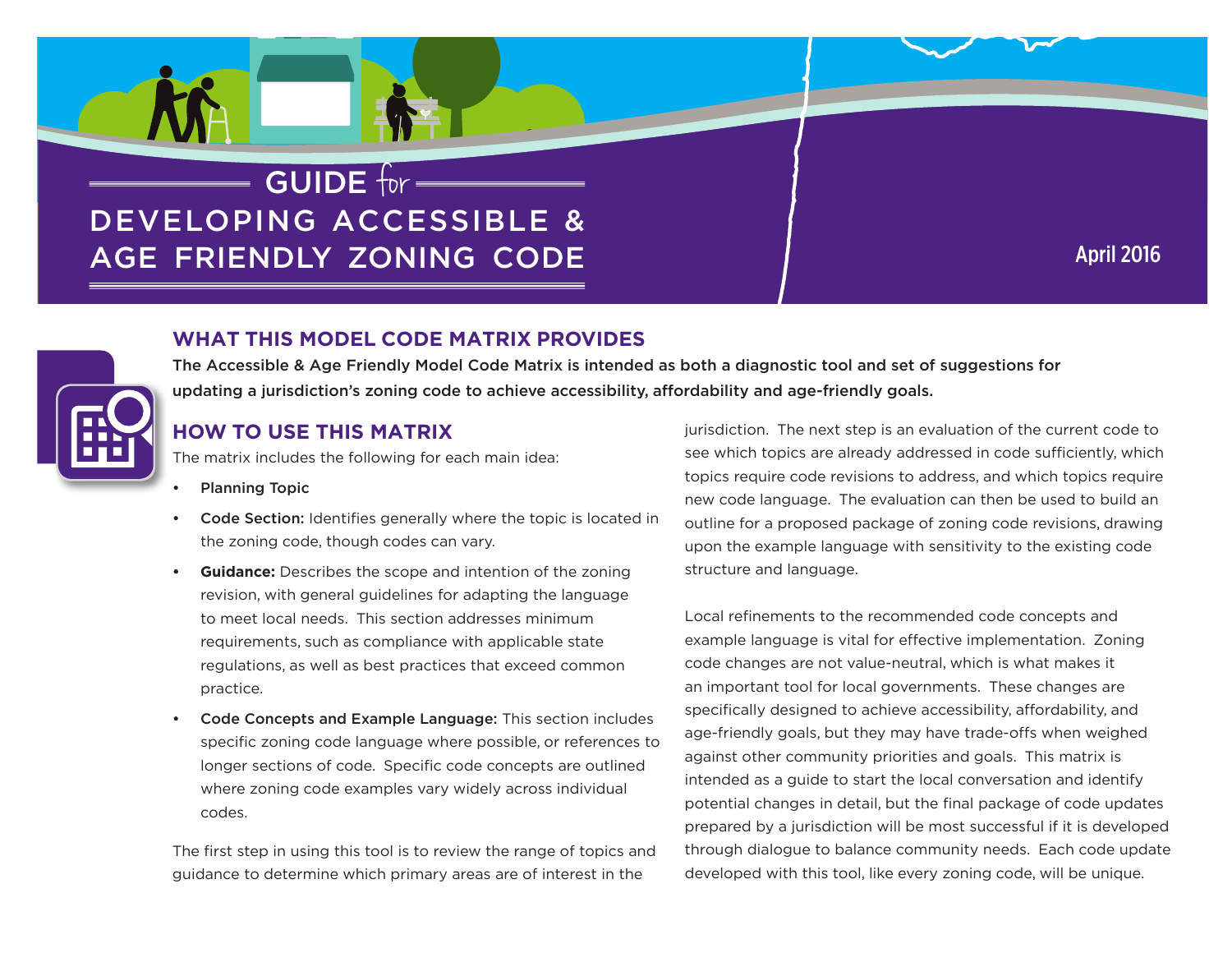

## HOW ACCESSIBLE AND AGE-FRIENDLY ARE YOUR PLANS, CODES, AND PRACTICES?

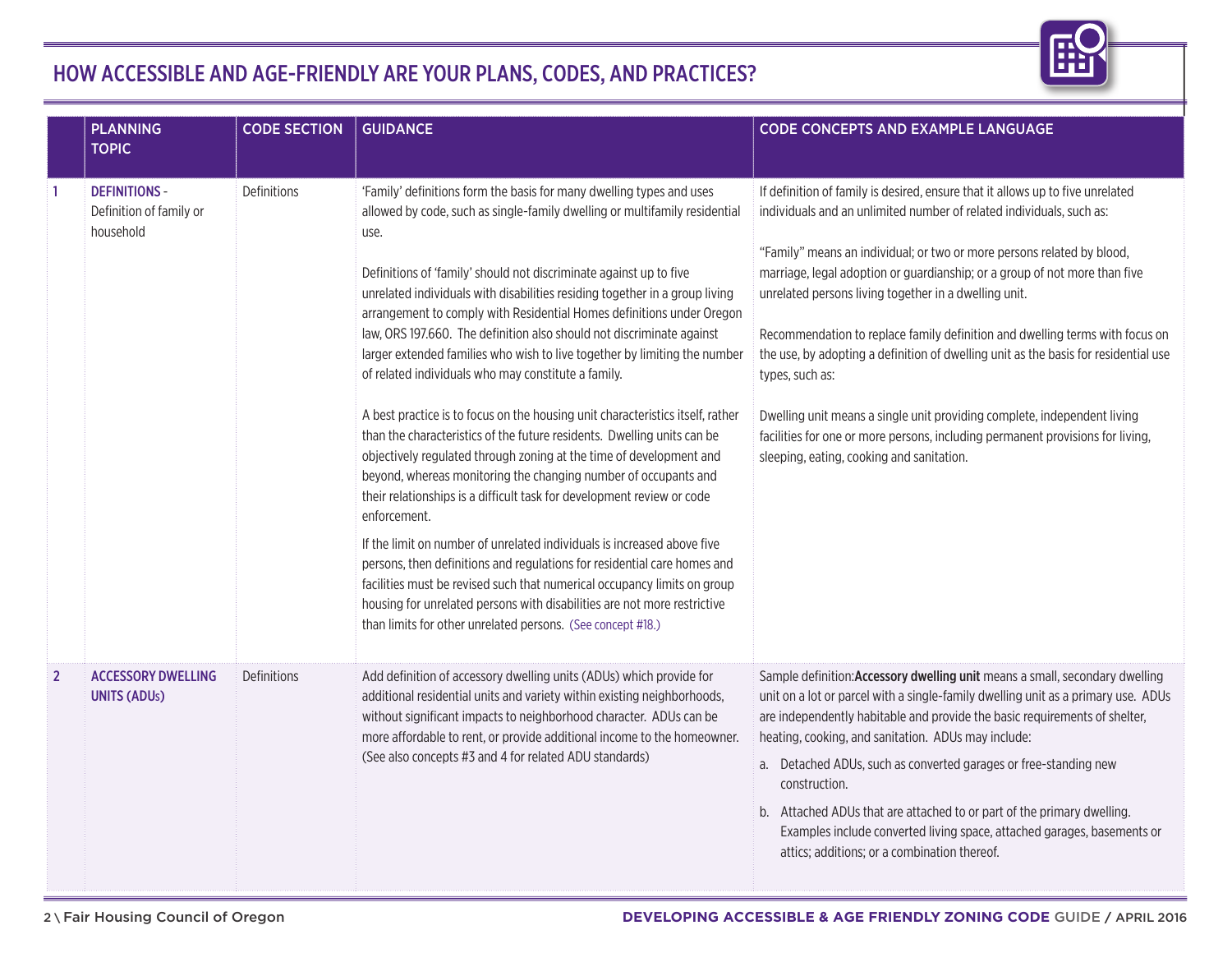|                | <b>PLANNING</b><br><b>TOPIC</b>                  | <b>CODE SECTION</b>                                                                       | <b>GUIDANCE</b>                                                                                                                                                                                                                                                                                                                                                                                                                                                                                                                                                                                                                                                                                                                                                                                                                                                                                                                                                                                                                                                                                                                                                                           | <b>CODE CONCEPTS AND EXAMPLE LANGUAGE</b>                                                                                                                                                                          |
|----------------|--------------------------------------------------|-------------------------------------------------------------------------------------------|-------------------------------------------------------------------------------------------------------------------------------------------------------------------------------------------------------------------------------------------------------------------------------------------------------------------------------------------------------------------------------------------------------------------------------------------------------------------------------------------------------------------------------------------------------------------------------------------------------------------------------------------------------------------------------------------------------------------------------------------------------------------------------------------------------------------------------------------------------------------------------------------------------------------------------------------------------------------------------------------------------------------------------------------------------------------------------------------------------------------------------------------------------------------------------------------|--------------------------------------------------------------------------------------------------------------------------------------------------------------------------------------------------------------------|
| $\overline{3}$ | <b>ACCESSORY DWELLING</b><br><b>UNITS (ADUs)</b> | Uses in Residential<br><b>Districts</b>                                                   | Allow ADUs in all single-family residential zones, at a minimum, and<br>consider allowing ADUs in multifamily residential developments as<br>well if single-family detached housing is an allowed use in multifamily<br>residential zones.<br>Eliminating conditional use review requirements for ADUs makes it much<br>more feasible for homeowners, typically unfamiliar with the development<br>review process, to initiate an ADU project.                                                                                                                                                                                                                                                                                                                                                                                                                                                                                                                                                                                                                                                                                                                                            | Integrate into use table or list of allowed uses in residential zones.                                                                                                                                             |
| $\overline{4}$ | <b>ACCESSORY DWELLING</b><br><b>UNITS (ADUs)</b> | Development<br>standards for<br>residential<br>development<br>or special use<br>standards | Development standards for ADUs should address the following:<br>Allow one ADU per single-family attached or detached home on a<br>single residential lot, either attached or detached.<br>Allow attached or detached ADUs to be created through new<br>$\bullet$<br>construction, or modification of an existing structure.<br>Exempt ADUs from residential density calculations.<br>$\bullet$<br>Limit ADU size to 600 to 1,000 SF, but do not recommend a size<br>$\bullet$<br>limit tied to a percentage of the size of the primary dwelling to avoid<br>penalizing smaller homes.<br>Exempt ADUs from additional parking requirements; primary<br>$\bullet$<br>dwelling shall still meet minimum parking requirement.<br>Address height of detached ADUs, typically 20 to 25 feet similar to<br>$\bullet$<br>other detached accessory structures and height limit for dwelling.<br>Address setbacks for detached ADUs, both from external property<br>$\bullet$<br>lines and from the primary dwelling.<br>Avoid creating stringent design standards, occupancy limits, or review<br>processes that are significantly more limiting than standards for a single-<br>family residence. | See model code developed by Eli Spevak, https://accessorydwellings.files.<br>wordpress.com/2014/11/adu-model-code-pdf.pdf<br>For an example as implemented, see Section 3.6.200.B of the Bend<br>Development Code. |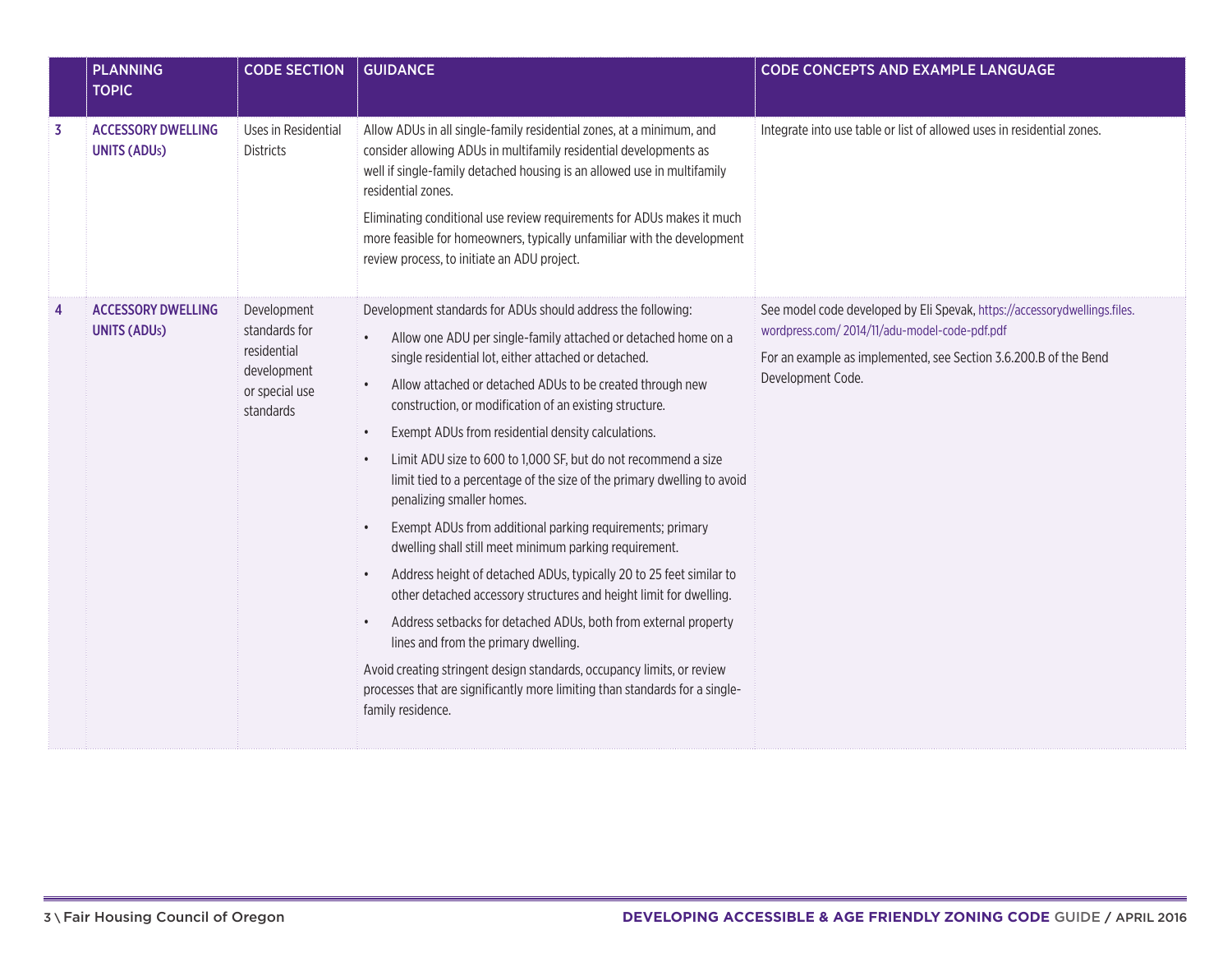|   | <b>PLANNING</b><br><b>TOPIC</b>    | <b>CODE SECTION</b> | <b>GUIDANCE</b>                                                                                                                                                                                                                                                         | <b>CODE CONCEPTS AND EXAMPLE LANGUAGE</b>                                                                                                                                                                                                                                                                            |
|---|------------------------------------|---------------------|-------------------------------------------------------------------------------------------------------------------------------------------------------------------------------------------------------------------------------------------------------------------------|----------------------------------------------------------------------------------------------------------------------------------------------------------------------------------------------------------------------------------------------------------------------------------------------------------------------|
| 5 | "MISSING MIDDLE"<br><b>HOUSING</b> |                     | Develop additional definitions and development standards for a variety<br>of residential types, particularly "missing middle" styles of housing in<br>between single-family dwellings and multifamily apartment buildings.<br>Examples include:                         | See http://missingmiddlehousing.com                                                                                                                                                                                                                                                                                  |
|   |                                    |                     | Courtyard housing, which allows attached homes on smaller,<br>narrower lots oriented around a shared courtyard in lieu of individual<br>yards.                                                                                                                          |                                                                                                                                                                                                                                                                                                                      |
|   |                                    |                     | Corner duplexes in single-family zones.<br>Attached townhouses on smaller lots in single-family zones.                                                                                                                                                                  |                                                                                                                                                                                                                                                                                                                      |
|   |                                    |                     | ADUs, cottage housing, internal conversions listed elsewhere in this<br>table.                                                                                                                                                                                          |                                                                                                                                                                                                                                                                                                                      |
| 6 | <b>COTTAGE HOUSING</b>             | Definitions         | Add definition of cottage housing development and related definitions<br>to allow alternative residential development types, also known as pocket<br>neighborhoods. Cottage housing allows smaller homes oriented around a<br>shared common space, to create community. | Cottage housing development means a type of site development or subdivision<br>where individual lots are created, both built in conjunction with shared open<br>space and other common tracts of land that are intended to serve small-scale<br>single-family dwellings that interact together as a small community. |
|   |                                    |                     | For additional ideas, see: http://www.pocket-neighborhoods.net                                                                                                                                                                                                          | Cottage means a detached single-family dwelling in a cottage housing<br>development.                                                                                                                                                                                                                                 |
|   |                                    |                     |                                                                                                                                                                                                                                                                         | <b>Cottage cluster</b> relates to the configuration of cottages. A cluster is a grouping<br>of four to 12 cottage dwellings arranged on a development site around or<br>adjacent to usable open space. A cottage housing development may contain<br>more than one cluster.                                           |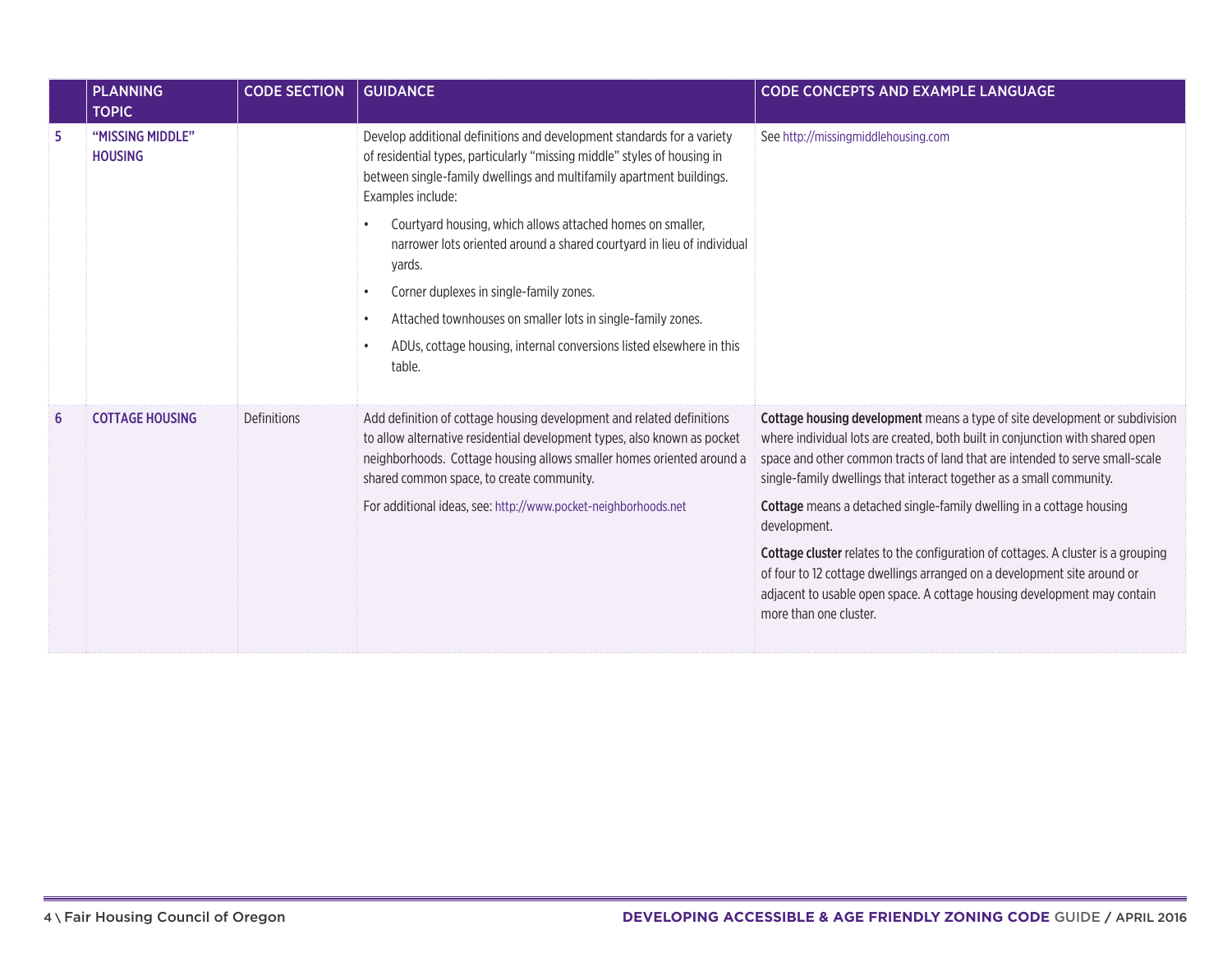|                  | <b>PLANNING</b><br><b>TOPIC</b>                   | <b>CODE SECTION</b>                                                                       | <b>GUIDANCE</b>                                                                                                                                                                                                                                                                                                                                                                                                                                                                                                                                                                                                                                                                                                                                                                                                                                                                                                                                                                                                                                                                                                                                                                                                                                                                                                                                | <b>CODE CONCEPTS AND EXAMPLE LANGUAGE</b>                                                                                                                                                                                                                                                                                                        |
|------------------|---------------------------------------------------|-------------------------------------------------------------------------------------------|------------------------------------------------------------------------------------------------------------------------------------------------------------------------------------------------------------------------------------------------------------------------------------------------------------------------------------------------------------------------------------------------------------------------------------------------------------------------------------------------------------------------------------------------------------------------------------------------------------------------------------------------------------------------------------------------------------------------------------------------------------------------------------------------------------------------------------------------------------------------------------------------------------------------------------------------------------------------------------------------------------------------------------------------------------------------------------------------------------------------------------------------------------------------------------------------------------------------------------------------------------------------------------------------------------------------------------------------|--------------------------------------------------------------------------------------------------------------------------------------------------------------------------------------------------------------------------------------------------------------------------------------------------------------------------------------------------|
| 7                | <b>COTTAGE HOUSING</b>                            | Development<br>standards for<br>residential<br>development<br>or special use<br>standards | Development standards for cottage housing development should address<br>the following:<br>Zoning districts where product is allowed, typically single family or<br>moderate density multi-family.<br>Allowed density, typically greater than the underlying district, at 8-16<br>units per acre.<br>Lot sizes and dimensions, typically less than the underlying district.<br>Recommended lot coverage of 40 to 60%, height limit 18 to 25 feet,<br>side and rear yards at 5 feet, front yards at 10 to 15 feet.<br>Separation between units of 10 feet, and between cottage projects of<br>1,000 feet minimum.<br>Size of cottage clusters, typically 4-12 units.<br>$\bullet$<br>Maximum floor area per unit, typically around 1,000 SF with some<br>variance depending on whether the unit includes a garage.<br>Requirements for common open space serving each cluster.<br>Recommended 300 minimum SF per unit, with each unit fronting<br>onto open space.<br>Parking standards at 1 to 1.5 spaces per unit. Include options for<br>common parking area in lieu of individual garages.<br>Design standards, such as requirements for front porches or use of<br>specific design style and materials. (optional)<br>Land division options to create cottages through subdivision, with<br>common ownership of open space, or condominium. | For an example, see BDC 4.5.600, Cottage Housing Development.<br>For general guidance, see also: http://www.oregonmetro.gov/sites/ default/files/<br>wood_village_case_study.pdf                                                                                                                                                                 |
| $\boldsymbol{8}$ | <b>INTERNAL RESIDENTIAL</b><br><b>CONVERSIONS</b> | Development<br>standards for<br>residential<br>development<br>or special use<br>standards | Allow conversion of older homes into two internal units, exempt from<br>duplex and density standards for the underlying zone. Conversion would<br>allow additional housing units, preserve existing housing stock rather than<br>encourage replacement, and provide opportunities for older adults to<br>create "upstairs/downstairs" units with greater accessibility on the ground<br>floor unit.                                                                                                                                                                                                                                                                                                                                                                                                                                                                                                                                                                                                                                                                                                                                                                                                                                                                                                                                            | Standards should include:<br>$\bullet$<br>Exemption from density standards.<br>Minimum age of structure to qualify depending on local housing stock, 50<br>to 80 years suggested.<br>Design standards to maintain compatibility with single-family homes,<br>including maintaining a single main entrance with internal access to both<br>units. |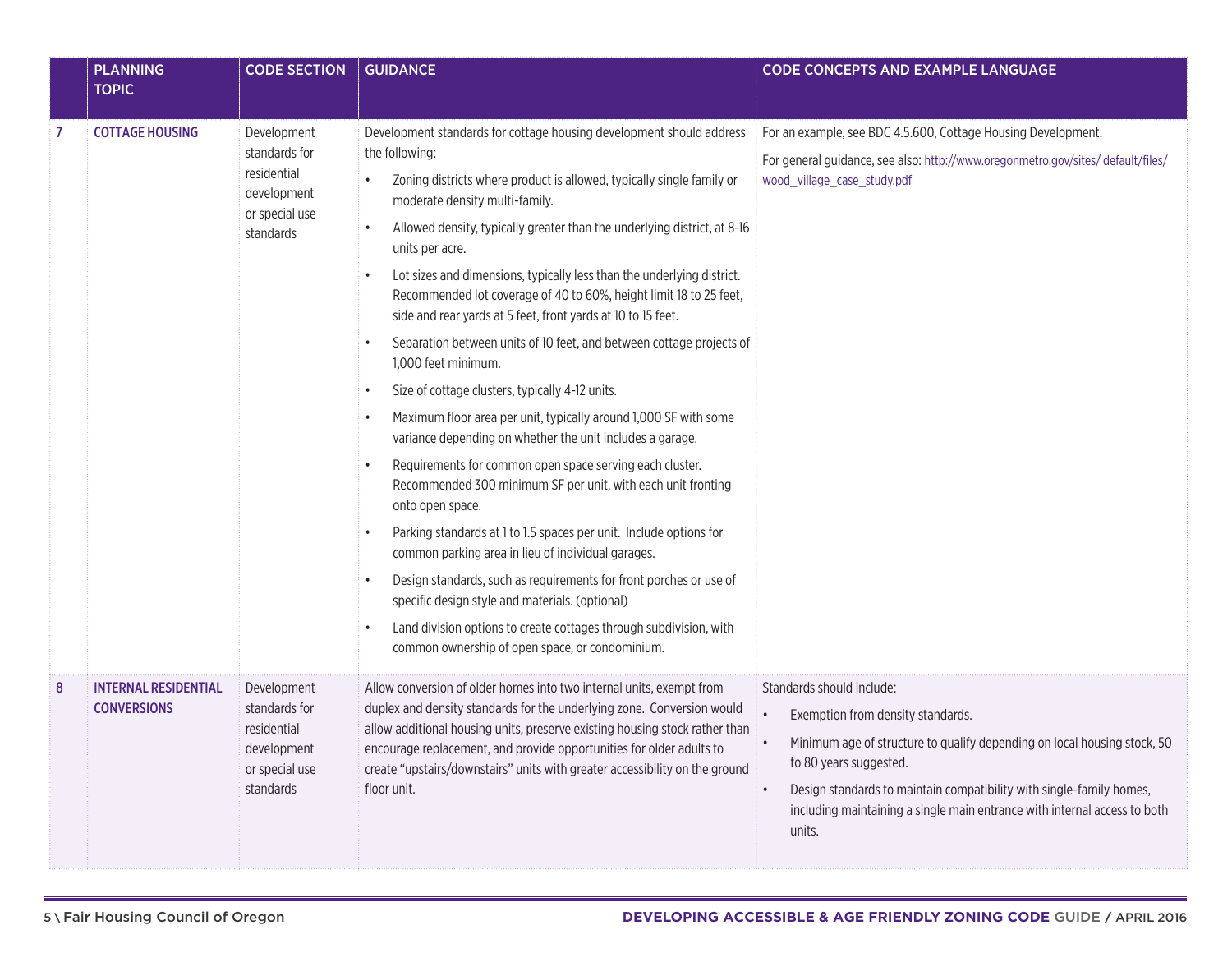|    | <b>PLANNING</b><br><b>TOPIC</b>          | <b>CODE SECTION</b>                                                                       | <b>GUIDANCE</b>                                                                                                                                                                                                                                                                                                                                                                                                                                                                                                                                                                                                                                                                          | <b>CODE CONCEPTS AND EXAMPLE LANGUAGE</b>                                                                                                                                                                                                                                                                                                                                                                    |
|----|------------------------------------------|-------------------------------------------------------------------------------------------|------------------------------------------------------------------------------------------------------------------------------------------------------------------------------------------------------------------------------------------------------------------------------------------------------------------------------------------------------------------------------------------------------------------------------------------------------------------------------------------------------------------------------------------------------------------------------------------------------------------------------------------------------------------------------------------|--------------------------------------------------------------------------------------------------------------------------------------------------------------------------------------------------------------------------------------------------------------------------------------------------------------------------------------------------------------------------------------------------------------|
| 9  | <b>MANUFACTURED</b><br><b>HOUSING</b>    | Definitions                                                                               | Define manufactured housing consistent with state law, ORS 446.                                                                                                                                                                                                                                                                                                                                                                                                                                                                                                                                                                                                                          | "Manufactured home" means a structure constructed for movement on the<br>public highways that has sleeping, cooking and plumbing facilities, that is<br>intended for human occupancy, that is being used for residential purposes<br>and that was constructed in accordance with federal manufactured housing<br>construction and safety standards and regulations in effect at the time of<br>construction. |
| 10 | <b>MANUFACTURED</b><br><b>HOUSING</b>    | Allowed uses in<br>residential zones                                                      | Allow manufactured housing that meets certain standards for minimum<br>size, appearance and energy efficiency as permitted uses in single-family<br>zones and wherever stick-built single-family homes are allowed, under<br>the same review procedure. Manufactured homes may be prohibited in<br>historic districts by law, if desired locally.                                                                                                                                                                                                                                                                                                                                        | Integrate into use table or list of allowed uses in residential zones.                                                                                                                                                                                                                                                                                                                                       |
| 11 | <b>MANUFACTURED HOME</b><br><b>PARKS</b> | Definitions                                                                               | Add definition.                                                                                                                                                                                                                                                                                                                                                                                                                                                                                                                                                                                                                                                                          | Manufactured dwelling park means any place where four or more manufactured<br>dwellings are located within 500 feet of one another on a lot, tract or parcel of<br>land under the same ownership. See BDC Chapter 3.6, Special Standards for<br>Certain Uses, for standards related to manufactured dwelling parks.                                                                                          |
| 12 | <b>MANUFACTURED HOME</b><br><b>PARKS</b> | Development<br>standards for<br>residential<br>development<br>or special use<br>standards | Develop standards to promote well-designed manufactured home parks<br>without restrictive standards, to promote an affordable alternative to<br>single-family detached housing that provides many similar benefits<br>at prices similar to multifamily housing, and can provide a sense of<br>community among park residents important for older adults. Standards<br>should address:<br>Minimum park size, not be less than 1 acre.<br>$\bullet$<br>Density of units.<br>$\bullet$<br>Internal circulation and access to public street network.<br>$\bullet$<br>Provisions for common amenities like community gathering space,<br>$\bullet$<br>pool or other recreational open spaces. | For an example, see BDC 3.6.200.G.<br>See also ORS 446.                                                                                                                                                                                                                                                                                                                                                      |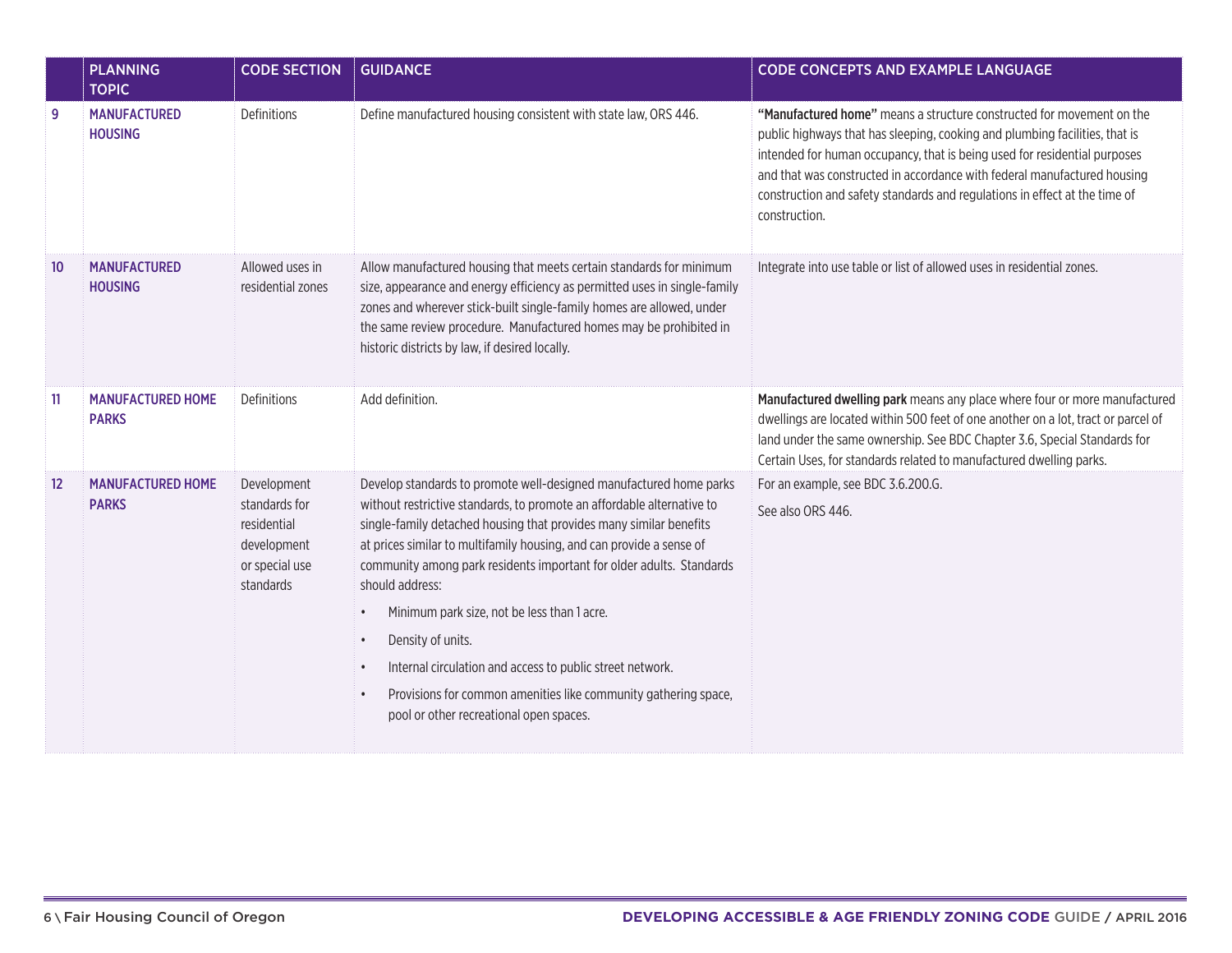|    | <b>PLANNING</b><br><b>TOPIC</b>                 | <b>CODE SECTION</b>                                                          | <b>GUIDANCE</b>                                                                                                                                                                                                                                                                                                                                                                                                                                                                                                                                                               | <b>CODE CONCEPTS AND EXAMPLE LANGUAGE</b>                                                                                                                                                                                                                                                                                                                                                                                                                                                                                                                                                                                                                                                                                                           |
|----|-------------------------------------------------|------------------------------------------------------------------------------|-------------------------------------------------------------------------------------------------------------------------------------------------------------------------------------------------------------------------------------------------------------------------------------------------------------------------------------------------------------------------------------------------------------------------------------------------------------------------------------------------------------------------------------------------------------------------------|-----------------------------------------------------------------------------------------------------------------------------------------------------------------------------------------------------------------------------------------------------------------------------------------------------------------------------------------------------------------------------------------------------------------------------------------------------------------------------------------------------------------------------------------------------------------------------------------------------------------------------------------------------------------------------------------------------------------------------------------------------|
| 13 | <b>MANUFACTURED HOME</b><br><b>SUBDIVISIONS</b> | Land division<br>standards or<br>standards for<br>residential<br>development | Provide explicit process, no less restrictive than traditional subdivision<br>process, to create manufactured home subdivisions. Such subdivisions<br>combine the affordability and community benefits of manufactured home<br>parks with home ownership benefits of subdivisions. Subdivisions provide<br>greater certainty for continued manufactured home use because of<br>individual lot ownership, compared to uncertainty of renting a space in a<br>manufactured home park, many of which have been sold by their owners<br>for more lucrative types of developments. | Manufactured Home Subdivisions. Manufactured home subdivisions are<br>reviewed as a Type II application for tentative plan approval. A manufactured<br>home subdivision shall be subject to the provisions of (subdivision code<br>reference), in addition to the criteria below.<br>Lot Size and Dimension Requirements. The minimum lot area and<br>dimensions within a manufactured home subdivision shall be the same as<br>that allowed within the underlying zone.<br>Permitted Uses. Manufactured home subdivisions may contain<br>manufactured homes and related accessory structures.<br>3.<br>Setbacks. Setbacks for manufactured homes, modular homes, and<br>accessory structures shall be the same as provided in the underlying zone. |
| 14 | <b>AGE-RESTRICTED</b><br><b>HOUSING</b>         | Definitions                                                                  | Treat age-restricted residential facilities, such as a 55 and over apartment<br>building, and facilities accessible to persons with disabilities that are<br>exclusively residential uses, not assisted living or other supportive<br>services, the same as other multifamily housing, avoiding a separate<br>definition or use regulations.                                                                                                                                                                                                                                  | Use an inclusive definition of multifamily housing such as:<br>Multifamily residential means housing that provides four or more dwellings on<br>an individual lot or parcel (e.g., multi-plexes, apartments, condominiums, etc.).<br>Avoid any reference to age, income level or disability status in definitions of<br>residential use categories. (See also definition for residential care homes and<br>facilities.)                                                                                                                                                                                                                                                                                                                             |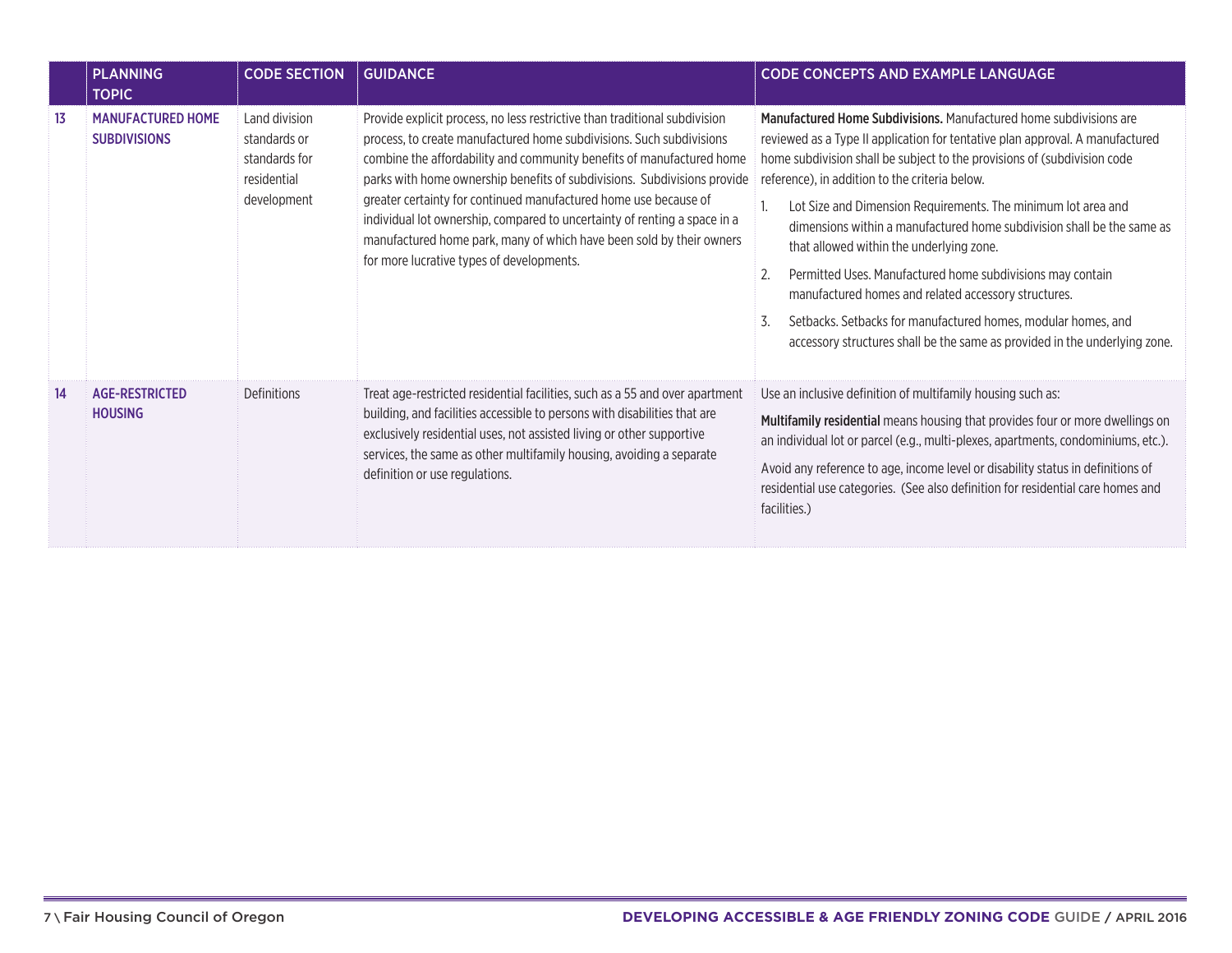|    | <b>PLANNING</b><br><b>TOPIC</b>                                                                                                     | <b>CODE SECTION</b>                  | <b>GUIDANCE</b>                                                                                                                                                                                                                                                                                                                                                                                                                                                                                                                                                                                                                                                                                                             | <b>CODE CONCEPTS AND EXAMPLE LANGUAGE</b>                                                                                                                                                                                                                                                                                                                                                                                                                                                                                                                                                                                                                                                                                                                                                                                                                                                                                                                                                                                                                                                                                                                                                                                                                                                                                                                                                                                                                                                                                                                                                                                                                                                                                                                                                                                                                                                                                                                                                                                        |
|----|-------------------------------------------------------------------------------------------------------------------------------------|--------------------------------------|-----------------------------------------------------------------------------------------------------------------------------------------------------------------------------------------------------------------------------------------------------------------------------------------------------------------------------------------------------------------------------------------------------------------------------------------------------------------------------------------------------------------------------------------------------------------------------------------------------------------------------------------------------------------------------------------------------------------------------|----------------------------------------------------------------------------------------------------------------------------------------------------------------------------------------------------------------------------------------------------------------------------------------------------------------------------------------------------------------------------------------------------------------------------------------------------------------------------------------------------------------------------------------------------------------------------------------------------------------------------------------------------------------------------------------------------------------------------------------------------------------------------------------------------------------------------------------------------------------------------------------------------------------------------------------------------------------------------------------------------------------------------------------------------------------------------------------------------------------------------------------------------------------------------------------------------------------------------------------------------------------------------------------------------------------------------------------------------------------------------------------------------------------------------------------------------------------------------------------------------------------------------------------------------------------------------------------------------------------------------------------------------------------------------------------------------------------------------------------------------------------------------------------------------------------------------------------------------------------------------------------------------------------------------------------------------------------------------------------------------------------------------------|
| 15 | <b>ASSISTED LIVING</b><br><b>FACILITIES, CONGREGATE</b><br><b>LIVING FACILITIES,</b><br><b>AND RETIREMENT</b><br><b>COMMUNITIES</b> | Definitions                          | Develop clear standards on various types of senior-oriented housing, such<br>as assisted living facilities, congregate living facilities, and retirement<br>communities, including memory care. Such uses typically have a<br>primarily residential focus with additional nursing or clinical focus and<br>common support services like housekeeping, meals, and activities, which<br>differentiates them from traditional multifamily development. Definitions<br>could address the issue by:<br>Adding definitions for these explicit use types.<br>Including these use types in other residential definitions.<br>Specifically excluding these use types from nursing home, medical,<br>or other commercial definitions. | Specific definition of assisted living:<br>"Senior housing" means housing designed and constructed to accommodate<br>the needs of seniors and includes the following as defined herein: independent<br>living facility, personal care facility, and assisted living facility. Senior housing<br>does not include nursing facilities.<br>"Independent living" means a multi-unit senior housing development, also<br>known as congregate housing, that provides supportive services such as meals<br>(common dining), housekeeping, social activities, and transportation.<br>"Personal care facility" means a state licensed facility that specializes in caring<br>for the memory impaired resident.<br>"Assisted living" means a state-licensed program offered at senior residential<br>facilities with services that include meals, laundry, housekeeping, medication<br>reminders, and assistance with activities of daily living (ADLs) and instrumental<br>activities of daily living (IADLs).<br>Definition that excludes assisted living:<br>Nursing/convalescent homes (also see "Residential care facility") means a<br>residence, institution, or place other than a hospital or assisted living facility that<br>operates and maintains facilities providing 24-hour convalescent or chronic care,<br>or both, for two or more ill or infirm patients not related to the nursing home<br>administrator or owner by blood or marriage. Convalescent and chronic care<br>may include, but need not be limited to, the procedures commonly employed in<br>nursing and caring for the sick.<br>Group Care Home. Any dwelling or facility maintained and operated exclusively<br>for the care, boarding, housing and rehabilitation of more than 15 unrelated<br>persons who are ill, physically or mentally disabled, and/or elderly, the majority<br>of whom generally do not drive an automobile. This definition includes but is not<br>limited to homes for the aged, nursing homes and congregate care facilities. |
| 16 | <b>ASSISTED LIVING</b><br><b>FACILITIES, CONGREGATE</b><br><b>LIVING FACILITIES,</b><br><b>AND RETIREMENT</b><br><b>COMMUNITIES</b> | Allowed uses in<br>residential zones | Allow assisted living and similar uses in residential zones with similar<br>density, mostly multifamily zones. Consider allowing in commercial zones<br>as well, particularly where mixed use residential and commercial uses are<br>allowed.                                                                                                                                                                                                                                                                                                                                                                                                                                                                               | Integrate into use table or list of allowed uses in residential zones.                                                                                                                                                                                                                                                                                                                                                                                                                                                                                                                                                                                                                                                                                                                                                                                                                                                                                                                                                                                                                                                                                                                                                                                                                                                                                                                                                                                                                                                                                                                                                                                                                                                                                                                                                                                                                                                                                                                                                           |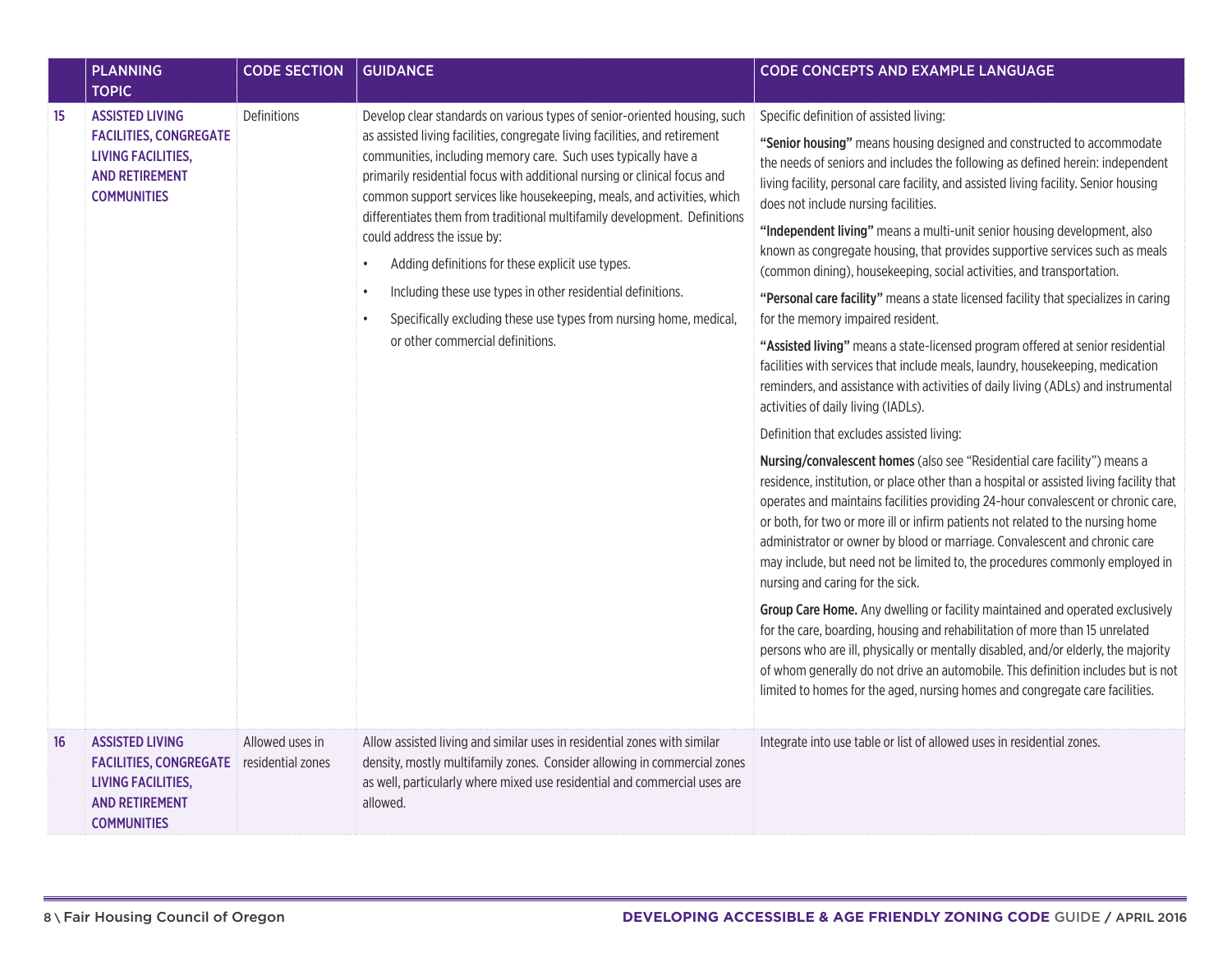|           | <b>PLANNING</b><br><b>TOPIC</b>                              | <b>CODE SECTION</b>                                     | <b>GUIDANCE</b>                                                                                                                                                                                                                                                                                                                                                                                                                                                                                                                                                                                                                                                                                            | <b>CODE CONCEPTS AND EXAMPLE LANGUAGE</b>                                                                                                                                                                                                                                                                                                                                                                                                                                                                                                                                                                                                                                                                                                                                                                                            |
|-----------|--------------------------------------------------------------|---------------------------------------------------------|------------------------------------------------------------------------------------------------------------------------------------------------------------------------------------------------------------------------------------------------------------------------------------------------------------------------------------------------------------------------------------------------------------------------------------------------------------------------------------------------------------------------------------------------------------------------------------------------------------------------------------------------------------------------------------------------------------|--------------------------------------------------------------------------------------------------------------------------------------------------------------------------------------------------------------------------------------------------------------------------------------------------------------------------------------------------------------------------------------------------------------------------------------------------------------------------------------------------------------------------------------------------------------------------------------------------------------------------------------------------------------------------------------------------------------------------------------------------------------------------------------------------------------------------------------|
| 17        | <b>SHORT-TERM RENTAL</b><br><b>HOUSING REGULATIONS</b>       | Special use<br>regulations for<br>residential districts | Regulating short-term rentals of homes, ADUs, and other residences to<br>prevent vacation rentals from limiting supply for long-term rentals or<br>homeownership at reasonable prices. Limitations help to ensure that<br>additional units developed under ADU, cottage housing, or other codes<br>add to the supply of permanent housing for the city's population, rather<br>than vacation accommodations for visitors. Regulations should strike a<br>balance between allowing property owners opportunity to profit from<br>their investment, while ensuring additional density opportunities granted<br>under the code go towards meeting permanent housing needs.                                    | For example, see BDC 3.6.500. Include definition, such as:<br>Short-term rental means the use of a dwelling unit by any person or group of<br>persons entitled to occupy for rent for a period of less than 30 consecutive days.<br>Short-term rentals also include vacation home rentals and owner-occupied<br>short-term rentals, but does not include bed and breakfast inns, hotels and<br>motels.<br>Owner-occupied short-term rental means an owner resides in a dwelling<br>unit and rents up to two rooms to overnight guests for a period fewer than 30<br>consecutive days. The owner occupies the dwelling unit during the overnight<br>rental period. Only part of the dwelling unit is used for rental purposes. The<br>room(s) for rent cannot include rooms within a detached or attached accessory<br>dwelling unit. |
| 18        | <b>RESIDENTIAL CARE USES</b><br><b>DEFINITIONS</b>           | Definitions                                             | Align definitions of group housing types with state definitions tied to<br>licensing requirements to eliminate any mismatch. Definitions may<br>distinguish between residential care homes, with five or fewer residents,<br>and residential care facilities with six or more residents, to better regulate<br>the use in proportion to its impacts. Definitions should be inclusive<br>of multiple types of residential needs, including physical disabilities,<br>developmental disabilities, mental, emotional or behavioral disturbances,<br>alcohol or drug dependence, and adult foster homes.<br>As a best practice, allow residential care homes and facilities whether<br>licensed or unlicensed. | Residential care home, also defined in ORS as "residential facility," means a<br>residential treatment or training home, a residential facility or an adult foster<br>home that provides residential care alone or in conjunction with treatment,<br>training or both for five or fewer individuals who need not be related. Staff<br>persons required to meet licensing requirements shall not be counted in the<br>number of facility residents, and need not be related to each other or to any<br>resident of the residential home.<br>Residential care facility means a facility that provides, for six or more socially<br>dependent individuals or individuals with physical disabilities, residential care in<br>one or more buildings on contiguous properties.                                                             |
| 19        | <b>RESIDENTIAL CARE USES</b><br><b>LOCATION &amp; REVIEW</b> | Allowed uses in<br>residential zones                    | Allow residential care homes and facilities in all residential zones under<br>the same conditions as single-family residential homes.                                                                                                                                                                                                                                                                                                                                                                                                                                                                                                                                                                      | Integrate into use table or list of allowed uses in residential zones.                                                                                                                                                                                                                                                                                                                                                                                                                                                                                                                                                                                                                                                                                                                                                               |
| <b>20</b> | <b>DENSITY BONUSES</b>                                       | Density standards                                       | Provide density bonuses for affordable, accessible and/or age-restricted<br>housing. Develop definitions and/or monitoring programs to ensure<br>housing developed with density bonus is used as intended.                                                                                                                                                                                                                                                                                                                                                                                                                                                                                                 | Density Bonus for Affordable Housing. As an incentive to create affordable<br>housing, the maximum densities provided in Table 2.1.600 may be increased<br>when a developer provides "affordable housing" as part of a proposed<br>development in conformance with BDC 3.6.200(C). The density increase is<br>based on the percentage of affordable housing units within the proposed<br>development. Any development that receives the density bonus shall be<br>deemed an "affordable housing development." The table below provides the<br>corresponding percent of increase. In no case may the density bonus exceed 1.5<br>percent of the existing residential zone.<br>(Similar language could be used for accessible or age-restricted housing also.)                                                                         |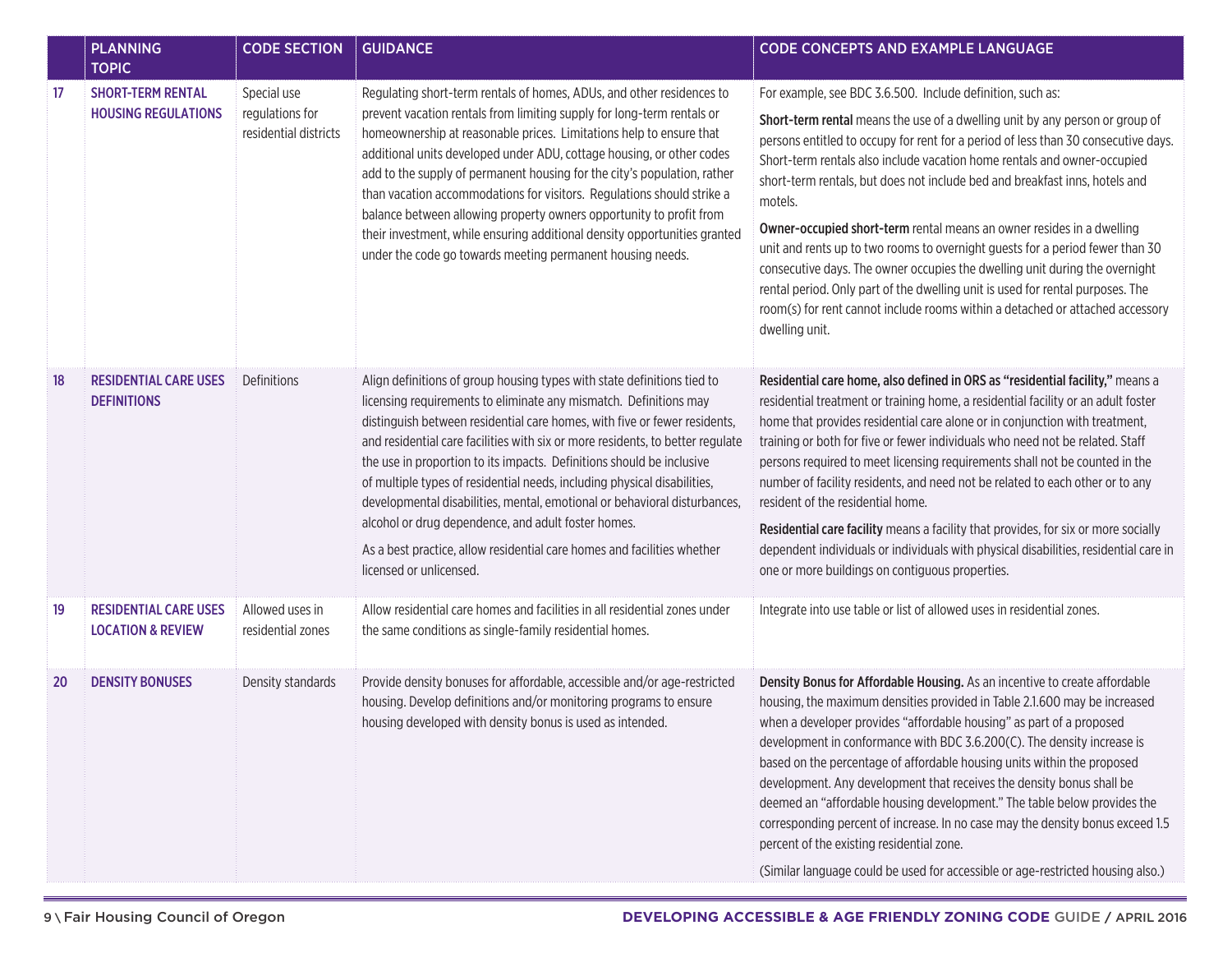|    | <b>PLANNING</b><br><b>TOPIC</b>                   | <b>CODE SECTION</b>                                                      | <b>GUIDANCE</b>                                                                                                                                                                                                                                                                                                                                                                                                                                                                                                                                                                                            | <b>CODE CONCEPTS AND EXAMPLE LANGUAGE</b>                                                                                                                                                                                                                         |
|----|---------------------------------------------------|--------------------------------------------------------------------------|------------------------------------------------------------------------------------------------------------------------------------------------------------------------------------------------------------------------------------------------------------------------------------------------------------------------------------------------------------------------------------------------------------------------------------------------------------------------------------------------------------------------------------------------------------------------------------------------------------|-------------------------------------------------------------------------------------------------------------------------------------------------------------------------------------------------------------------------------------------------------------------|
| 21 | <b>RESIDENTIAL</b><br><b>DIMENSIONAL</b>          | Dimensional<br>standards for                                             | Review lot coverage standards to make single-story development more<br>feasible. Consider replacing lot coverage standards with floor area ratios                                                                                                                                                                                                                                                                                                                                                                                                                                                          | Decrease maximum lot coverage standards by 25 to 50% for single-story homes<br>not to exceed 18 feet high.                                                                                                                                                        |
|    | <b>STANDARDS</b>                                  | residential zones                                                        | (FAR) that allow the same total floor area whether constructed as a single<br>or multiple stories.                                                                                                                                                                                                                                                                                                                                                                                                                                                                                                         | Alternatively, introduce maximum floor area ratios (FAR) of 0.5 to 0.70 in place<br>of lot coverage standards.                                                                                                                                                    |
| 22 | <b>SETBACKS FOR SINGLE-</b><br><b>STORY HOMES</b> | Dimensional<br>standards for single                                      | Single-story homes can be more age friendly because of greater<br>accessibility.                                                                                                                                                                                                                                                                                                                                                                                                                                                                                                                           | Decrease setbacks, such as a 5-foot side and rear setback standard for single<br>story homes or structures not exceeding 18 feet in height.                                                                                                                       |
|    |                                                   | family zones                                                             | Evaluate setbacks to determine whether they limit the construction of<br>single-story homes on typical lot sizes. Consider reducing setbacks to or<br>near minimum fire separation to make homes more viable.                                                                                                                                                                                                                                                                                                                                                                                              |                                                                                                                                                                                                                                                                   |
| 23 | <b>RESIDENTIAL PARKING</b><br><b>REQUIREMENTS</b> | Parking standards                                                        | Explore minimum and maximum parking requirements for variety of<br>residential uses, including "missing middle" uses like ADUs and larger-<br>scale uses like apartment buildings. Provide alternative parking standards<br>for projects serving older adults and low-income residents to reduce costs<br>and recognize lower car utilization rates. Maintain ADA parking spaces<br>to ensure access for persons with disabilities even for projects with low<br>parking requirements.                                                                                                                     | Reduce minimum parking standards to one space per dwelling unit or less,<br>particularly for projects meeting criteria for affordable housing or projects<br>traditionally serving older adults with limited driving needs such as assisted<br>living facilities. |
|    |                                                   |                                                                          |                                                                                                                                                                                                                                                                                                                                                                                                                                                                                                                                                                                                            | Offer alternatives to satisfy minimum parking standards such as off-site parking,<br>fee in lieu of programs, and shared parking.                                                                                                                                 |
| 24 | <b>OPTIONAL MIXED USE</b><br><b>OVERLAY</b>       | Zoning districts,<br>standards for<br>residential uses                   | Provide flexibility with an optional mixed use overlay, allowing developers<br>the option to develop under residential base zoning or elective mixed-use<br>standards. Allows inclusion of additional commercial and public uses in<br>otherwise residential districts, with additional performance standards to<br>minimize impacts on surrounding residential uses. This is a good option<br>in communities where demand for or knowledge to develop mixed-use<br>projects is low, since it provides options to explore mixed use with a<br>default base zoning option for more traditional development. | Allow selection of alternative development standards in the residential zoning<br>district chapters.                                                                                                                                                              |
|    |                                                   |                                                                          |                                                                                                                                                                                                                                                                                                                                                                                                                                                                                                                                                                                                            | Create residential/commercial mixed-use zone compatible with surrounding<br>residential uses. See example at CPMC 17.65.                                                                                                                                          |
| 25 | <b>COMMERCIAL MIXED USE</b>                       | Allowed uses in<br>commercial or<br>mixed-use zones;<br>zoning districts | Explore ways to combine residential and commercial uses for greater<br>access to goods and services. Additional uses could include office and<br>public uses. Zoning options include:                                                                                                                                                                                                                                                                                                                                                                                                                      | For base zoning option to allow additional uses in existing zones, expand<br>allowed uses to add uses such as 'neighborhood-scale commercial' in medium-<br>or high-density residential zones, and allow upper-story residential uses in                          |
|    |                                                   |                                                                          | Expand options under the base higher-density residential and/or<br>commercial zones to integrate additional commercial and residential<br>uses, respectively, to include potential for mix of uses in existing<br>base zones.                                                                                                                                                                                                                                                                                                                                                                              | commercial zones.<br>For a specific mixed-use district, see BDC Chapter 2.3 for an example, including<br>as the Mixed-Use Riverfront District which is an example of a geographic-specific<br>zone.                                                               |
|    |                                                   |                                                                          | Develop a specific mixed-use district, typically focusing on a certain<br>geography such as downtown or a commercial node.                                                                                                                                                                                                                                                                                                                                                                                                                                                                                 |                                                                                                                                                                                                                                                                   |
|    |                                                   |                                                                          | See also Code Concept #24, on optional mixed-use overlays for another<br>approach.                                                                                                                                                                                                                                                                                                                                                                                                                                                                                                                         |                                                                                                                                                                                                                                                                   |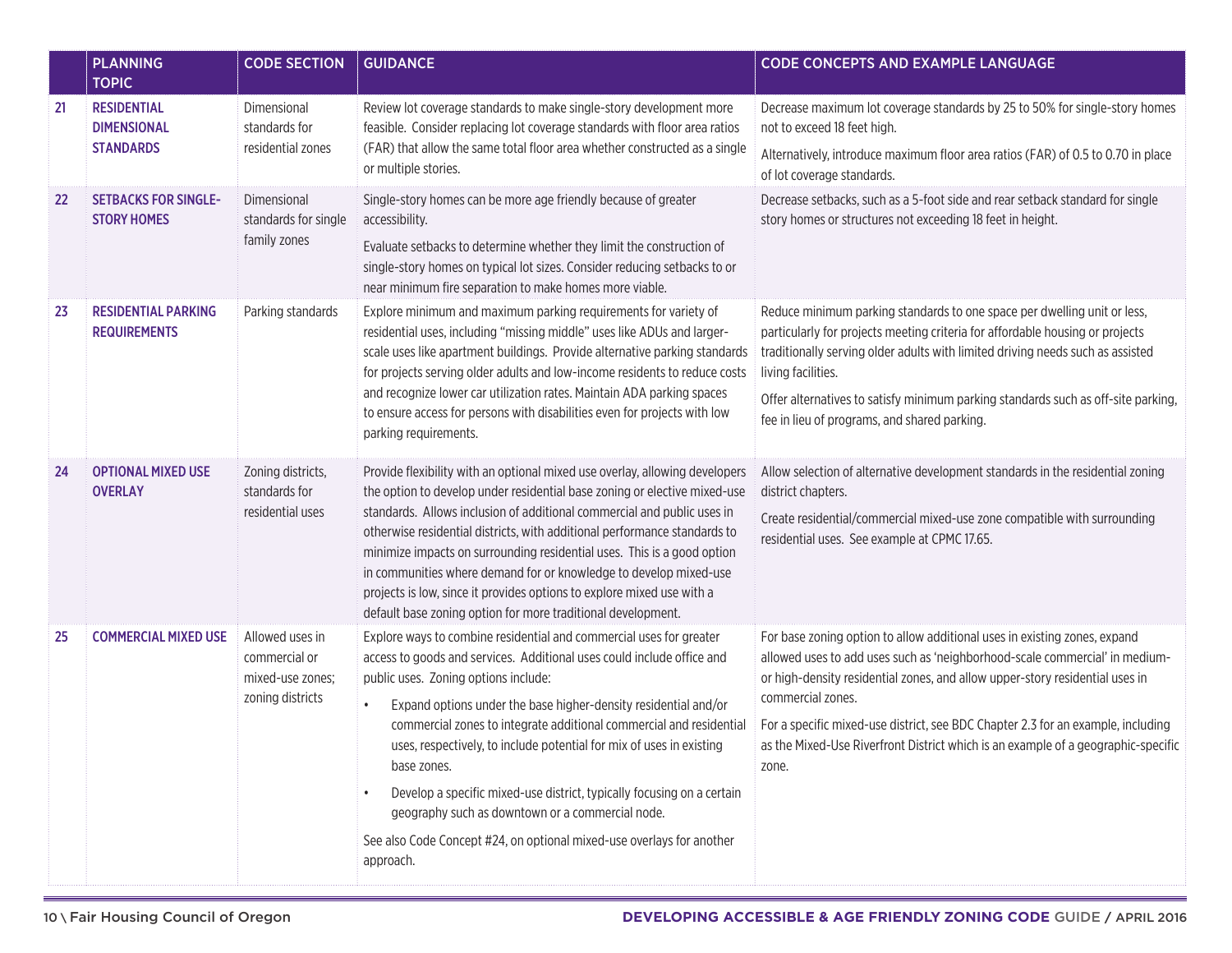|    | <b>PLANNING</b><br><b>TOPIC</b>                                                                               | <b>CODE SECTION</b>                                                                 | <b>GUIDANCE</b>                                                                                                                                                                                                                                                                                                                                                                                                                                                                                                                                                                                                                                                                                                                                                                                                                      | <b>CODE CONCEPTS AND EXAMPLE LANGUAGE</b>                                                                                                                                                                                                                                                                                                                                                                                                                                                                                                                                                                                                                                                                                                                                                                                                                                                                                                                                                                                                                                                                                                                                                                                                                                                                                    |
|----|---------------------------------------------------------------------------------------------------------------|-------------------------------------------------------------------------------------|--------------------------------------------------------------------------------------------------------------------------------------------------------------------------------------------------------------------------------------------------------------------------------------------------------------------------------------------------------------------------------------------------------------------------------------------------------------------------------------------------------------------------------------------------------------------------------------------------------------------------------------------------------------------------------------------------------------------------------------------------------------------------------------------------------------------------------------|------------------------------------------------------------------------------------------------------------------------------------------------------------------------------------------------------------------------------------------------------------------------------------------------------------------------------------------------------------------------------------------------------------------------------------------------------------------------------------------------------------------------------------------------------------------------------------------------------------------------------------------------------------------------------------------------------------------------------------------------------------------------------------------------------------------------------------------------------------------------------------------------------------------------------------------------------------------------------------------------------------------------------------------------------------------------------------------------------------------------------------------------------------------------------------------------------------------------------------------------------------------------------------------------------------------------------|
| 26 | <b>MEDICAL MIXED USE</b>                                                                                      | Allowed uses in<br>commercial or<br>mixed-use zones;<br>zoning districts            | Incorporating medical, commercial and residential uses allows older<br>adults or those with medical needs easier access to medical services.<br>Many medical uses, such as clinics or pharmacies, have no greater impact<br>on surrounding uses than other commercial uses, though large-scale<br>hospital campuses can pose additional site design challenges and a high<br>level of impacts, such as traffic, on surrounding users that should be<br>addressed through code.<br>Evaluate the range of uses allowed in mixed-use and/or commercial zones<br>to allow medical uses such as clinics, offices, care facilities, and support<br>services, as well as residential uses, so that residents can meet their health<br>and shopping needs in close proximity to their residences, in some cases<br>within the same building. | For a medical-focused, mixed-use district, see CPMC 17.37, Commercial-Medical<br>District, which includes medical uses, commercial retail and services, and<br>residential uses. Contrast with SDC 3.3-1100, Hospital Support Overlay District,<br>which is also medical-focused but allows a much narrower range of uses, with<br>the residential component limited to group care homes and skilled care facilities.                                                                                                                                                                                                                                                                                                                                                                                                                                                                                                                                                                                                                                                                                                                                                                                                                                                                                                        |
| 27 | <b>PEDESTRIAN</b><br><b>CONNECTIONS WITHIN</b><br><b>PARKING LOTS</b><br><b>FOR COMMERCIAL</b><br>DEVELOPMENT | Site design<br>standards for<br>nonresidential<br>development,<br>parking standards | Prioritize human connections and minimize conflicts with motor vehicles<br>in parking lots to improve access for persons with mobility issues. Actions<br>include requirements for pedestrian pathways, crosswalks, and pedestrian<br>plazas and other amenities such as benches.                                                                                                                                                                                                                                                                                                                                                                                                                                                                                                                                                    | Include pedestrian connection standards such as:<br>One or more raised walkways are provided through the parking areas,<br>meeting Federal Americans with Disabilities Act requirements, in order to<br>provide safe, convenient, and direct travel routes for pedestrians through<br>the parking areas.<br>Walkways abutting parking spaces or maneuvering areas are protected<br>from vehicles through either landscaping buffers, minimum three feet wide<br>on each side, or curbs on both sides.<br>Walkways across vehicle aisles are delineated by nonasphaltic material in a<br>different color or texture than the parking areas.<br>Internal drives or streets are designed to City standards for local streets in<br>regard to pavement width, sidewalks, and street trees. Sidewalks comply<br>with ADA standards. Sidewalks 10 to 15 feet wide abutting front building<br>facades are strongly encouraged. Internal vehicular circulation design<br>for the site complies with City street connectivity standards, including<br>maximum block length and perimeter.<br>On-site pedestrian walkways and bikeways connect to existing pedestrian<br>and bicycle circulation systems that serve adjacent commercial uses or<br>residential areas.<br>See also BDC 3.1.300.B for pedestrian connectivity standards. |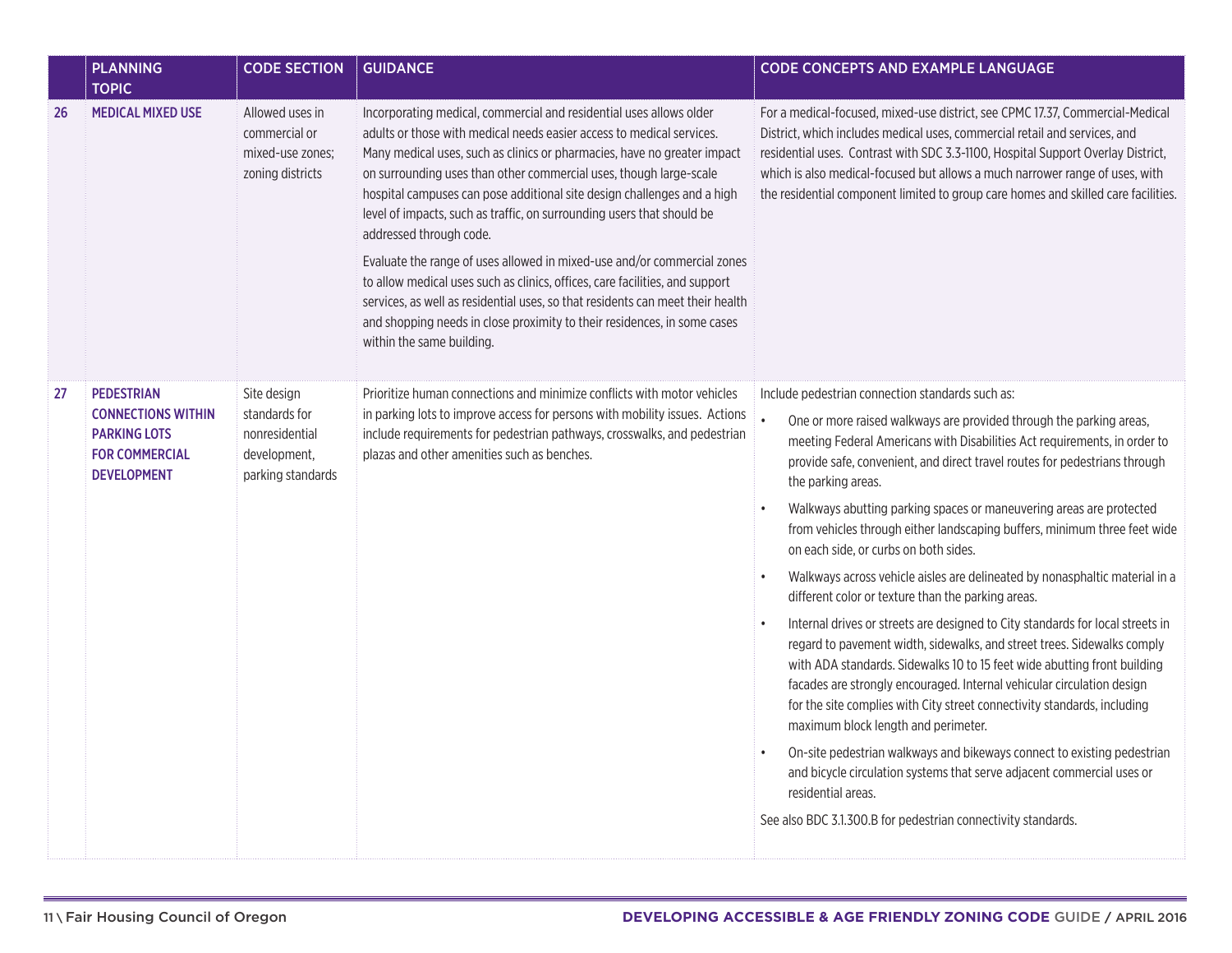|    | <b>PLANNING</b><br><b>TOPIC</b>                                                | <b>CODE SECTION</b>                                                                 | <b>GUIDANCE</b>                                                                                                                                                                                                                                                                                                               | <b>CODE CONCEPTS AND EXAMPLE LANGUAGE</b>                                                                                                                                                                                                                                                                                                                                                                                                                                                                                                                                                                                                                                                                                                                                                                                                                                                                                                                                                                                                                                                                                                                                                                                                                                                                                                                                  |
|----|--------------------------------------------------------------------------------|-------------------------------------------------------------------------------------|-------------------------------------------------------------------------------------------------------------------------------------------------------------------------------------------------------------------------------------------------------------------------------------------------------------------------------|----------------------------------------------------------------------------------------------------------------------------------------------------------------------------------------------------------------------------------------------------------------------------------------------------------------------------------------------------------------------------------------------------------------------------------------------------------------------------------------------------------------------------------------------------------------------------------------------------------------------------------------------------------------------------------------------------------------------------------------------------------------------------------------------------------------------------------------------------------------------------------------------------------------------------------------------------------------------------------------------------------------------------------------------------------------------------------------------------------------------------------------------------------------------------------------------------------------------------------------------------------------------------------------------------------------------------------------------------------------------------|
| 28 | <b>PEDESTRIAN AMENITIES</b>                                                    | Site design<br>standards for<br>commercial<br>development                           | Require pedestrian amenities such as benches and plazas in larger<br>commercial developments, which make larger development sites more<br>navigable for older adults or persons with disabilities as well as increasing<br>the attractiveness of the development for all users.                                               | Pedestrian Amenities. For developments with ten thousand square feet or more<br>gross floor area, provide pedestrian amenities area equal to two percent of the<br>gross floor area.<br>a. Pedestrian amenities may include benches, water feature, drinking fountain,<br>moveable seating, distinctive paving, artwork, and/or areas along building<br>edges that allow for outdoor eating areas.<br>b. All amenity areas shall be physically and visually accessible from the<br>adjacent street or major internal pedestrian route. Amenities shall be in<br>locations that the intended users can easily access and use, rather than<br>simply left-over or undevelopable space in locations where low pedestrian<br>traffic is anticipated. The minimum dimension for amenity areas is eight feet.<br>c. Pedestrian-scaled lighting is required at a level averaging at least 2 foot<br>candles throughout the amenity space and shall not be mounted higher<br>than fourteen feet. Lighting may be free-standing or building-mounted.<br>d. The sidewalk area may be used for outdoor dining provided a six-foot<br>wide pedestrian zone is maintained. Areas along building edges used for<br>outdoor eating areas shall be screened from the pedestrian zone with a<br>planted buffer, movable planters, bollards, fence, or other similar means of<br>separation. |
| 29 | <b>LOCATION OF PARKING</b><br><b>LOTS IN COMMERCIAL</b><br><b>DEVELOPMENTS</b> | Site design<br>standards for<br>nonresidential<br>development,<br>parking standards | Decreasing the prominence of parking lots by moving them to the side<br>or rear of lots keeps buildings and their primary entrances closer to their<br>sidewalk and more accessible to users arriving on foot, transit or bicycle.<br>ADA parking spaces remain conveniently located near the buildings for<br>accessibility. | Include parking lot siting requirements to deemphasize parking lot dominance<br>along primary street frontages such as:<br>Front facades and primary entrances of all buildings are oriented to a<br>public street or a private internal drive or street, to minimize pedestrian<br>and bicycle travel through a parking area and to provide safe, convenient,<br>and direct travel routes for pedestrians.<br>No drive-up, drive-in, or drive-through drives or lanes are located between<br>a building and a public or private street.                                                                                                                                                                                                                                                                                                                                                                                                                                                                                                                                                                                                                                                                                                                                                                                                                                   |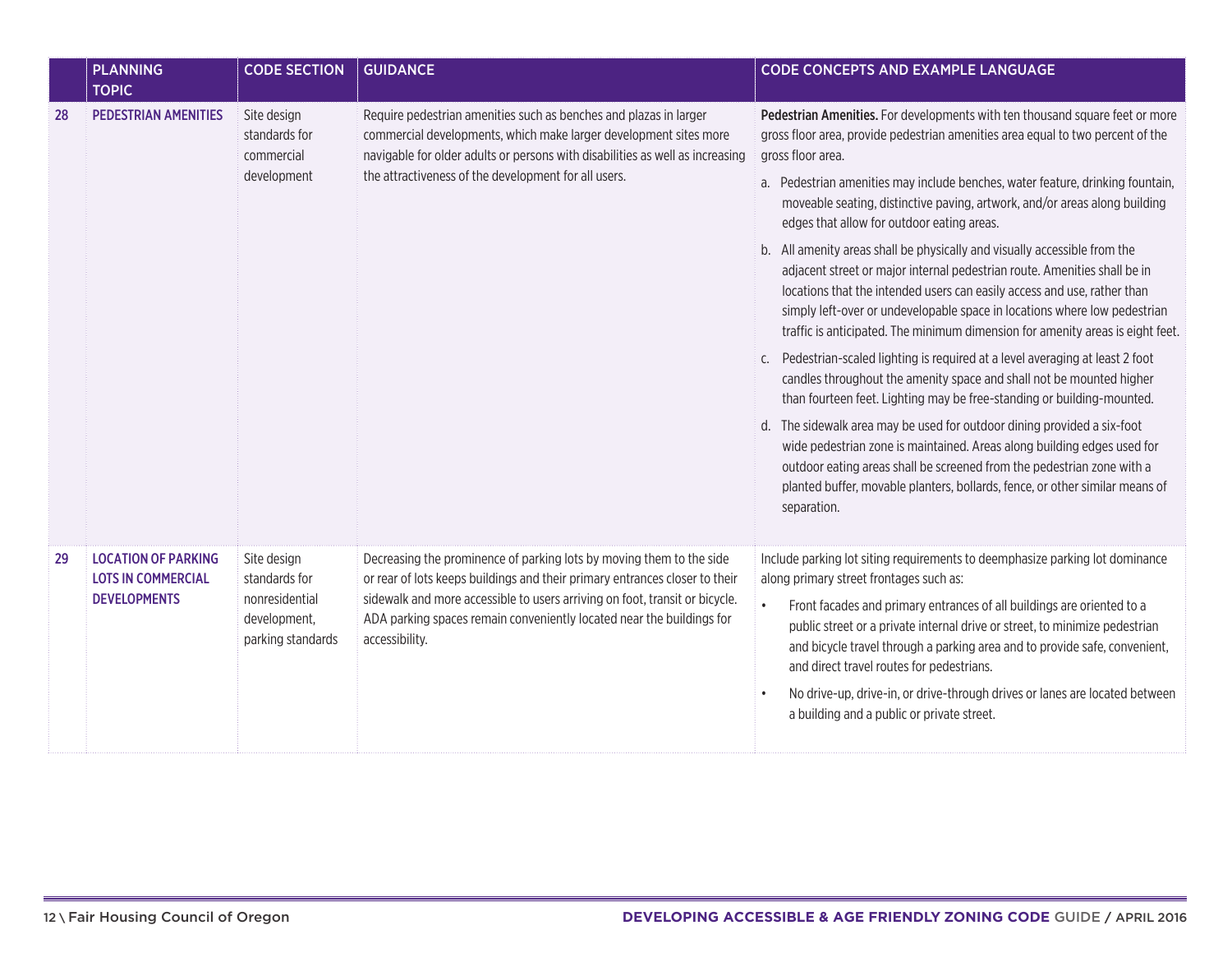|    | <b>PLANNING</b><br><b>TOPIC</b> | <b>CODE SECTION</b>                                                                 | <b>GUIDANCE</b>                                                                                                                                                                                                           | <b>CODE CONCEPTS AND EXAMPLE LANGUAGE</b>                                                                                                                                                                                                                                                                                                                                                                                                                                                                                                                                                                                                                                                                                  |
|----|---------------------------------|-------------------------------------------------------------------------------------|---------------------------------------------------------------------------------------------------------------------------------------------------------------------------------------------------------------------------|----------------------------------------------------------------------------------------------------------------------------------------------------------------------------------------------------------------------------------------------------------------------------------------------------------------------------------------------------------------------------------------------------------------------------------------------------------------------------------------------------------------------------------------------------------------------------------------------------------------------------------------------------------------------------------------------------------------------------|
| 30 | <b>MULTIMODAL AMENITIES</b>     | Site design<br>standards for<br>nonresidential<br>development,<br>parking standards | Integrate transit stops and bicycle parking into site design to increase<br>accessibility options. Consider incentives such as parking reductions in<br>exchange for such amenities, or for location relative to transit. | Include minimum requirements for amenities such as:<br>For shopping centers abutting one or more future transit routes, one<br>$\bullet$<br>or more transit stops are located and designed with the approval when<br>applicable of the local transit provider.                                                                                                                                                                                                                                                                                                                                                                                                                                                             |
|    |                                 |                                                                                     |                                                                                                                                                                                                                           | Bicycle parking for customers shall be provided in the right-of-way along<br>the street either on the sidewalks or in specially constructed areas such<br>as pedestrian curb extensions at a rate of one space per 3,000 square<br>feet of gross floor area of the building. In addition, individual uses shall<br>provide covered bicycle parking at the rate of one bicycle space for every<br>10 employees. At a minimum, each use shall provide one covered bicycle<br>parking space. The bicycle parking shall not exceed six bicycles per parking<br>area. Only when providing the required bicycle parking spaces is not<br>feasible as determined by the City, the developer may pay a fee established<br>by City. |
|    |                                 |                                                                                     |                                                                                                                                                                                                                           | Additional incentives could include:                                                                                                                                                                                                                                                                                                                                                                                                                                                                                                                                                                                                                                                                                       |
|    |                                 |                                                                                     |                                                                                                                                                                                                                           | The total number of required motor vehicle parking spaces for a<br>commercial use may be reduced by five percent for each of the listed<br>activities which are provided by the owners or operators, up to a maximum<br>10 percent reduction in the total number of motor vehicle spaces per<br>development.                                                                                                                                                                                                                                                                                                                                                                                                               |
|    |                                 |                                                                                     |                                                                                                                                                                                                                           | Designating at least 10 percent of the employee motor vehicle parking<br>spaces as carpool/vanpool parking and placing such spaces closer to the<br>building than other employee parking;                                                                                                                                                                                                                                                                                                                                                                                                                                                                                                                                  |
|    |                                 |                                                                                     |                                                                                                                                                                                                                           | Providing showers and lockers for employees who commute by bicycle;                                                                                                                                                                                                                                                                                                                                                                                                                                                                                                                                                                                                                                                        |
|    |                                 |                                                                                     |                                                                                                                                                                                                                           | Providing twice as many covered, secured bicycle parking racks or facilities<br>as required by this code;                                                                                                                                                                                                                                                                                                                                                                                                                                                                                                                                                                                                                  |
|    |                                 |                                                                                     |                                                                                                                                                                                                                           | Providing a transit facility (e.g., bus stop) that is approved by the local<br>transit authority, with related amenities. Related amenities include, but<br>are not limited to, a public plaza, pedestrian sitting areas, shelter, and<br>additional landscaping.                                                                                                                                                                                                                                                                                                                                                                                                                                                          |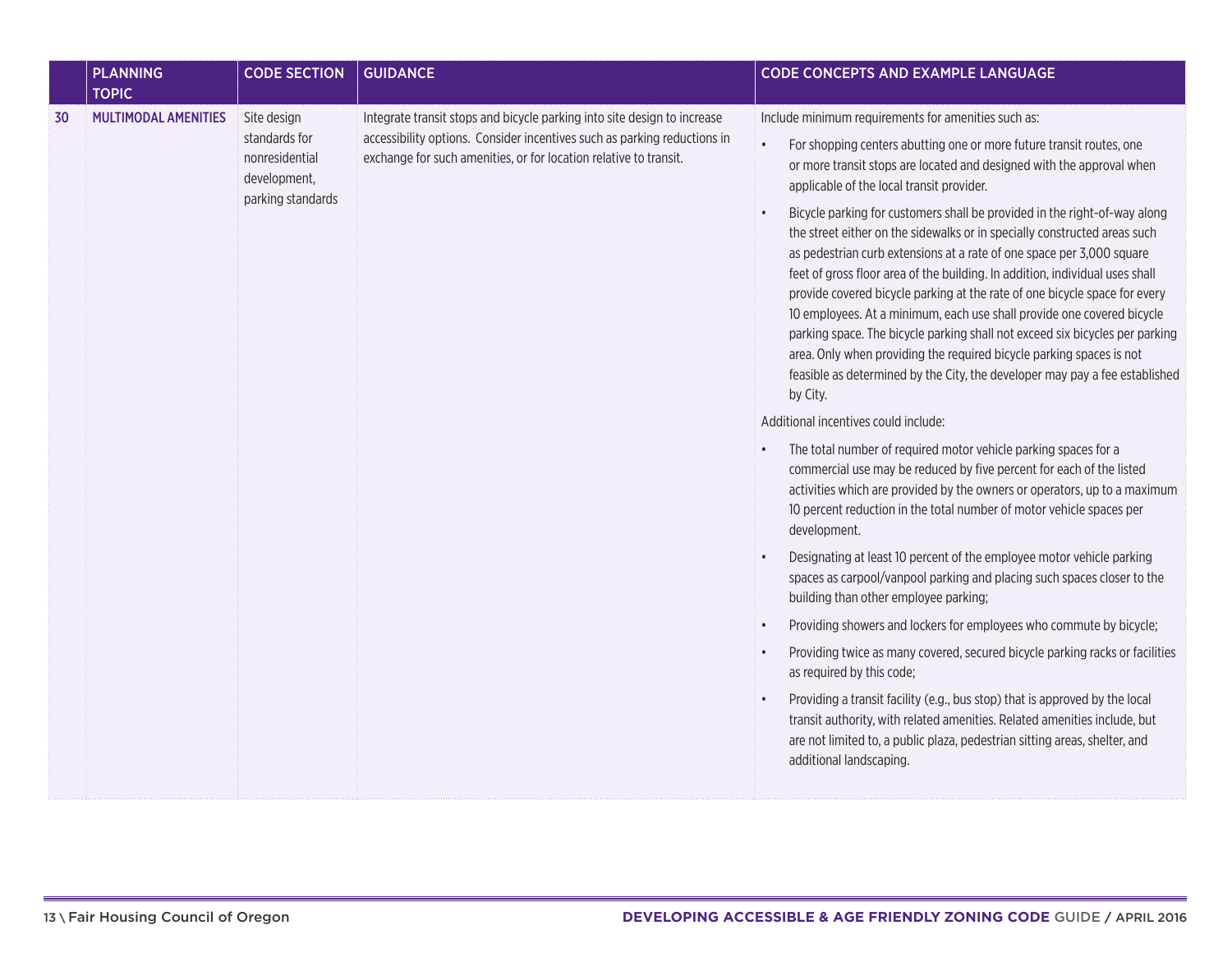|    | <b>PLANNING</b><br><b>TOPIC</b>                | <b>CODE SECTION</b>                                           | <b>GUIDANCE</b>                                                                                                                                           | <b>CODE CONCEPTS AND EXAMPLE LANGUAGE</b>                                                                                                                                                                                                                                                                                                                                                                                                                    |
|----|------------------------------------------------|---------------------------------------------------------------|-----------------------------------------------------------------------------------------------------------------------------------------------------------|--------------------------------------------------------------------------------------------------------------------------------------------------------------------------------------------------------------------------------------------------------------------------------------------------------------------------------------------------------------------------------------------------------------------------------------------------------------|
| 31 | <b>ACCESSIBLE PARKING</b>                      | Off-street parking                                            | Ensure accessible parking is provided in every off-street parking area<br>as required by state and federal law, consistent with ratios and design         | Code can defer to ORD 447.233 directly, or include requirements directly in<br>zoning provisions such as:                                                                                                                                                                                                                                                                                                                                                    |
|    |                                                |                                                               | standards in ORS 447.233. Accessible parking minimizes difficulties<br>accessing buildings, both for residential uses and commercial/<br>employment uses. | Accessible Parking Requirements. Where parking is provided accessory to a<br>building, accessible parking shall be provided, constructed, striped, signed and<br>maintained as required by ORS 447.233, and Section 1104 of the latest Oregon<br>Structural Specialty Code as set forth in this section.                                                                                                                                                     |
|    |                                                |                                                               |                                                                                                                                                           | See also CPMC 17.64.040.C for more detailed regulations.                                                                                                                                                                                                                                                                                                                                                                                                     |
| 32 | <b>COMMERCIAL BUILDING</b><br><b>ENTRANCES</b> | Site design<br>standards for<br>nonresidential<br>development | Provide direct, accessible building entrances from sidewalks, instead of or<br>in addition to entrances from parking lots.                                | Building Orientation. All building elevations adjacent to a street right-of-way<br>shall provide doors, porches, balconies, and/or windows. A minimum of 40<br>percent of front (i.e., street-facing) elevations, and a minimum of 30 percent of<br>side and rear building elevations, shall meet this standard. Percent of elevation<br>is measured as the horizontal plane (lineal feet) containing doors, porches,<br>balconies, terraces and/or windows. |
|    |                                                |                                                               |                                                                                                                                                           | Pedestrian Entrances. For buildings facing a street, a primary pedestrian<br>entrance shall be provided that is easily visible, or easily accessible, from the<br>street right-of-way, or a pedestrian accessway. To ensure that building entrances<br>are clearly visible and identifiable to pedestrians the principal entry to the<br>building shall be made prominent with canopies or overhangs.                                                        |
|    |                                                |                                                               |                                                                                                                                                           | To achieve the objectives of this subsection the design of a primary entrance<br>should incorporate at least three of the following design criteria:                                                                                                                                                                                                                                                                                                         |
|    |                                                |                                                               |                                                                                                                                                           | a. For building facades over two hundred feet in length facing a street or<br>accessway provide two or more public building entrances off the street;                                                                                                                                                                                                                                                                                                        |
|    |                                                |                                                               |                                                                                                                                                           | Architectural details such as arches, friezes, tile work, murals, or moldings;<br>b.                                                                                                                                                                                                                                                                                                                                                                         |
|    |                                                |                                                               |                                                                                                                                                           | Integral planters or wing walls that incorporate landscape or seating;<br>C.                                                                                                                                                                                                                                                                                                                                                                                 |
|    |                                                |                                                               |                                                                                                                                                           | Enhanced exterior light fixtures such as wall sconces, light coves with<br>d.<br>concealed light sources, ground-mounted accent lights, or decorative<br>pedestal lights;                                                                                                                                                                                                                                                                                    |
|    |                                                |                                                               |                                                                                                                                                           | Prominent three-dimensional features, such as belfries, chimneys, clock<br>е.<br>towers, domes, spires, steeples, towers, or turrets; and                                                                                                                                                                                                                                                                                                                    |
|    |                                                |                                                               |                                                                                                                                                           | A repeating pattern of pilasters projecting from the facade wall by a<br>f.<br>minimum of eight inches or architectural or decorative columns.                                                                                                                                                                                                                                                                                                               |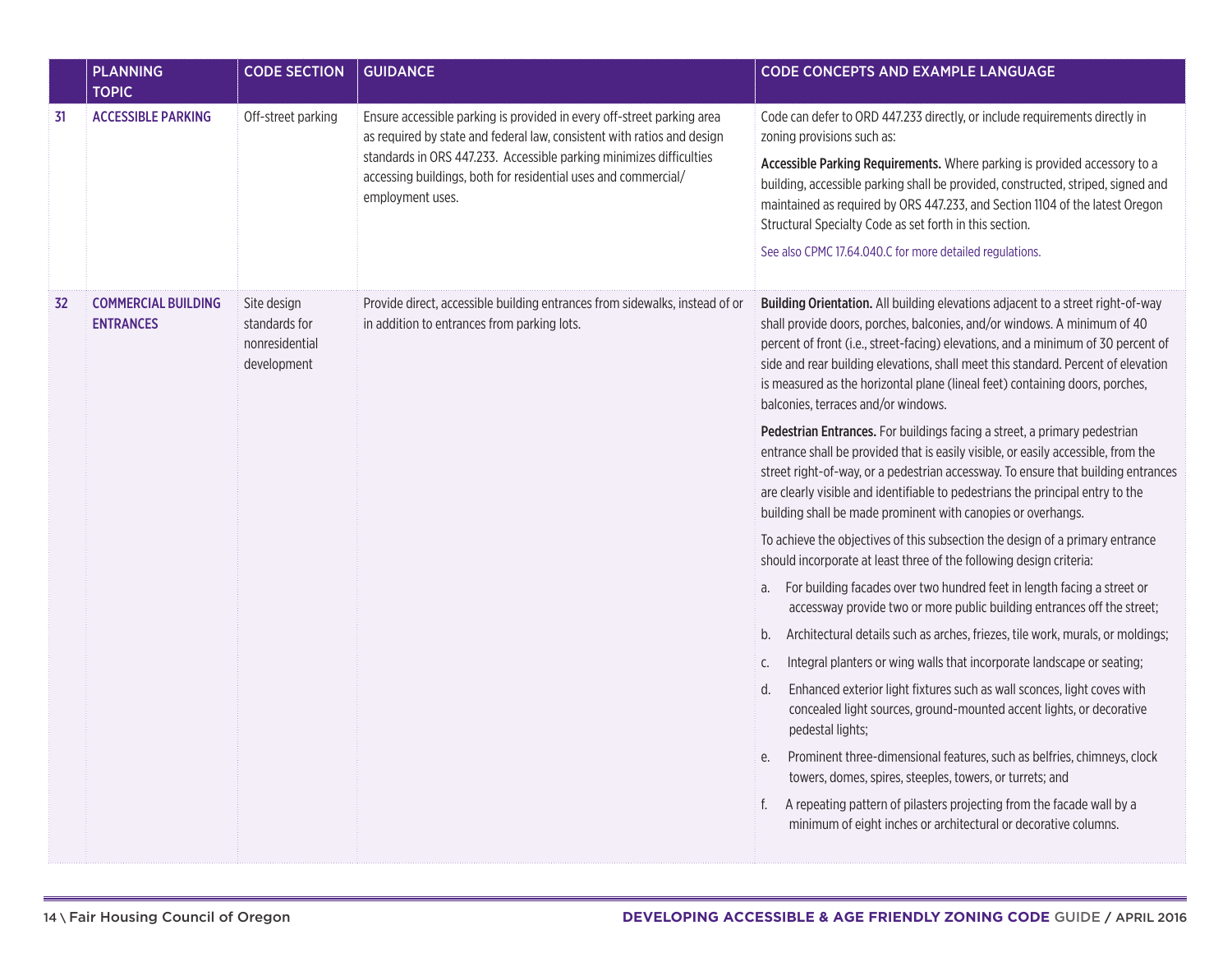|    | <b>PLANNING</b><br><b>TOPIC</b>                                    | <b>CODE SECTION</b>                                                       | <b>GUIDANCE</b>                                                                                                                                                                                                                                                                                                                                                       | <b>CODE CONCEPTS AND EXAMPLE LANGUAGE</b>                                                                                                                                                                                                                                                                                                                                                                                                                                                                                                                                                                                                                                                                                                                                                                                                                                                                                                                                                                                                                                                                                                                                                                                                                                                                                                                                                                                                                                       |
|----|--------------------------------------------------------------------|---------------------------------------------------------------------------|-----------------------------------------------------------------------------------------------------------------------------------------------------------------------------------------------------------------------------------------------------------------------------------------------------------------------------------------------------------------------|---------------------------------------------------------------------------------------------------------------------------------------------------------------------------------------------------------------------------------------------------------------------------------------------------------------------------------------------------------------------------------------------------------------------------------------------------------------------------------------------------------------------------------------------------------------------------------------------------------------------------------------------------------------------------------------------------------------------------------------------------------------------------------------------------------------------------------------------------------------------------------------------------------------------------------------------------------------------------------------------------------------------------------------------------------------------------------------------------------------------------------------------------------------------------------------------------------------------------------------------------------------------------------------------------------------------------------------------------------------------------------------------------------------------------------------------------------------------------------|
| 33 | <b>OUTDOOR USES</b><br><b>FOR COMMERCIAL</b><br><b>DEVELOPMENT</b> | Site design<br>standards for<br>nonresidential<br>development             | Develop streetscape standards for public streets in front of commercial<br>businesses that balance amenities like landscaping, benches and sidewalk<br>displays with clear zone for accessible travel way. Review allowances for<br>outdoor storage, seating and/or displays to ensure they do not encroach<br>on travel ways that conform to ADA spacing, or better. | Outdoor Storage and Display within Public Rights-of-Way.<br>Sidewalk vendors and outdoor display of merchandise shall be prohibited<br>within the public rights-of-way except within the Central Business District, in<br>which case the use shall be limited to cards, plants, gardening/floral products,<br>food, books, newspapers, bicycles, and similar small items for sale or rental to<br>pedestrians (i.e., non-automobile oriented). A minimum clearance of five feet<br>shall be maintained on the sidewalk at all times to allow pedestrians to pass by<br>the displays. All merchandise shall be removed from the public way at the close<br>of business each day.                                                                                                                                                                                                                                                                                                                                                                                                                                                                                                                                                                                                                                                                                                                                                                                                 |
| 34 | <b>BLOCK SPACING</b><br><b>REQUIREMENTS</b>                        | Site design<br>standards, land<br>division standards,<br>or lot standards | Establish maximum block lengths to ensure new development patterns<br>are walkable and do not avoid significant out-of-distance travel to<br>navigate around or through new developments. Different maximum<br>block lengths may be appropriate in different zones, such as single-family<br>residential versus industrial zones.                                     | Block lengths and perimeters shall not exceed the following standards as<br>measured from centerline to centerline of through intersecting streets.<br>Six hundred sixty feet block length and 2,000 feet block perimeter in all<br>a.<br>Residential Zones;<br>b.<br>Four hundred feet block length and 1,500 feet block perimeter in the<br>Central Business District, Convenience Commercial, Mixed-Use Riverfront<br>and Professional Office Districts;<br>Six hundred sixty feet block length and 2,640 feet block perimeter for all<br>C.<br>other Commercial, Industrial and Mixed Employment Districts;<br>An exception may be granted to the maximum block length and/or block<br>d.<br>perimeter by the Review Authority if the applicant can demonstrate<br>that the block length and/or block perimeter cannot be satisfied due to<br>topography, natural features, existing development or other barriers, or<br>it is unreasonable to meet such standards based on the existing pattern<br>of development, or other relevant factors. When an exception is granted,<br>the Review Authority may require the land division or site plan to<br>provide blocks divided by one or more access corridors in conformance<br>with the provisions of BDC 3.1.300, Multi-Modal Access and Circulation.<br>Access corridors shall be located to minimize out-of-direction travel<br>by pedestrians and bicyclists and shall meet all applicable accessibility<br>standards. |